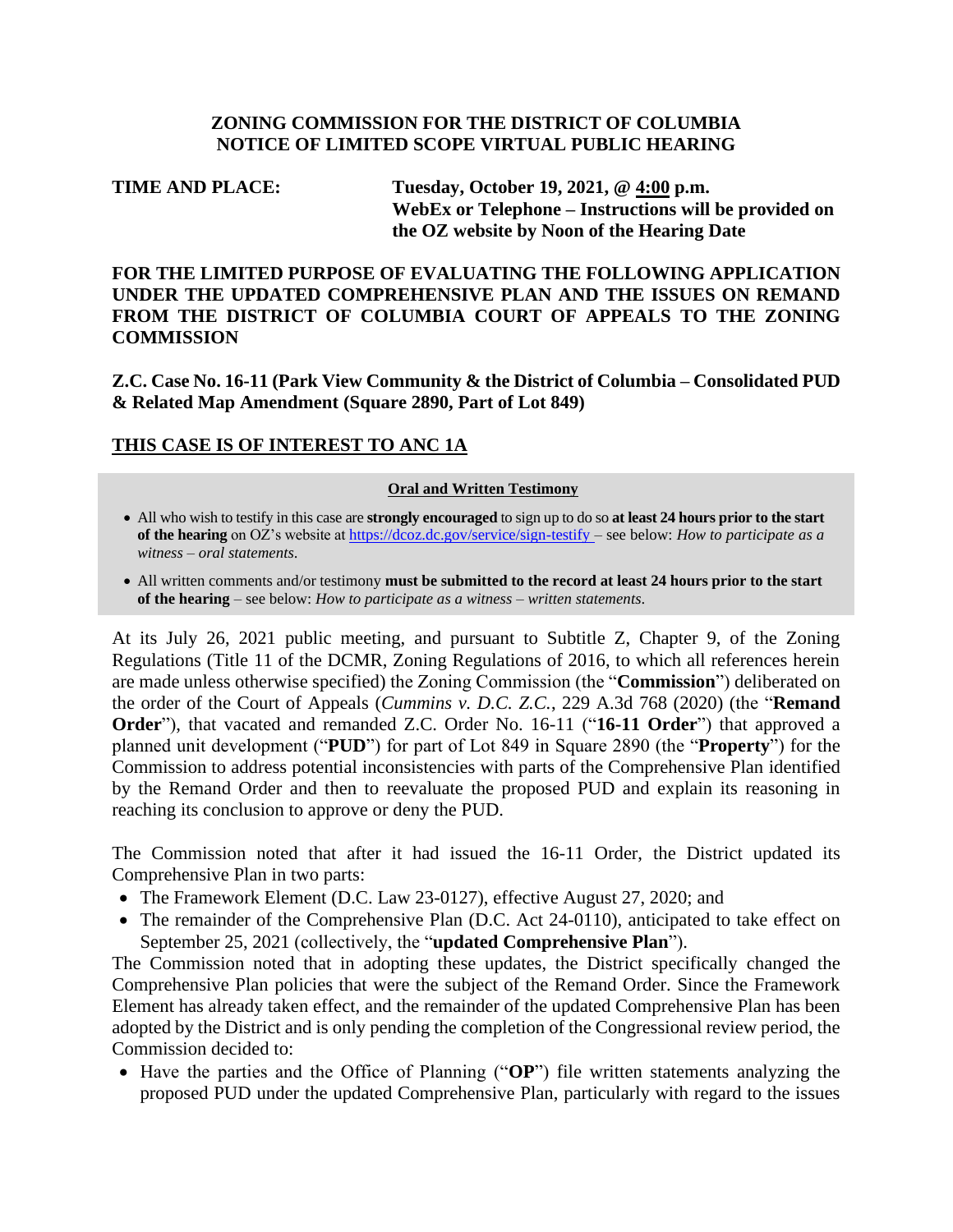raised by the Remand Order – these statements shall be submitted to the Office of Zoning by **5:00 p.m. on Monday, September 27, 2021**; and

• Hold a limited scope public hearing for the parties and the public to address how the proposed PUD should be evaluated under the updated Comprehensive Plan that will be fully in effect prior to the limited scope public hearing, particularly as regards the issues raised by the Remand Order.

The application shall be evaluated under Chapter 24 of the 1958 Zoning Regulations because the Commission set the application down prior to the September 6, 2016, repeal of the 1958 Zoning Regulations, although this public hearing will be conducted in accordance with the contested case provisions of Subtitle Z, Chapter 4, of the current regulations.

The scope of the filings and the public hearing shall be limited to the record in Z.C. Case No. 16- 11. The parties to the case remain those previously granted party status by the Commission - no new party status requests will be accepted. The filings and public hearing statements shall be limited to addressing how the proposed PUD does or does not satisfy the PUD requirements of Chapter 24 of the 1958 Zoning Regulations based on the updated Comprehensive Plan.

## **How to participate as a witness – oral presentation**

Interested persons or representatives of organizations may be heard at the virtual public hearing. All individuals, organizations, or associations wishing to testify in this case are **strongly encouraged to sign up to testify at least 24 hours prior to the start of the hearing** on OZ's website at <https://dcoz.dc.gov/> or by calling Ron Barron at (202) 727-0789 in order to ensure the success of the new virtual public hearing procedures.

The Commission also requests that all witnesses prepare their testimony in writing, submit the written testimony prior to giving statements, and limit oral presentations to summaries of the most important points. The Commission must base its decision on the record before them. Therefore, **all written comments and/or testimony must be submitted to the record at least 24 hours prior to the start of the hearing**. The following maximum time limits for oral testimony shall be adhered to and no time may be ceded:

| 1. | Applicant and parties in support | 60 minutes collectively |
|----|----------------------------------|-------------------------|
| 2. | Parties in opposition            | 60 minutes collectively |
| 3. | Organizations                    | 5 minutes each          |
| 4. | Individuals                      | 3 minutes each          |
|    |                                  |                         |

Pursuant to Subtitle Z § 408.4, the Commission may increase or decrease the time allowed above, in which case, the presiding officer shall ensure reasonable balance in the allocation of time between proponents and opponents.

#### **How to participate as a witness – written statements**

Written statements, in lieu of personal appearances or oral presentation, may be submitted for inclusion in the record. The public is encouraged to submit written testimony through the Interactive Zoning Information System (IZIS) at [https://app.dcoz.dc.gov/Login.aspx;](https://app.dcoz.dc.gov/Login.aspx) however, written statements may also be submitted by e-mail to [zcsubmissions@dc.gov.](mailto:zcsubmissions@dc.gov) Please include the case